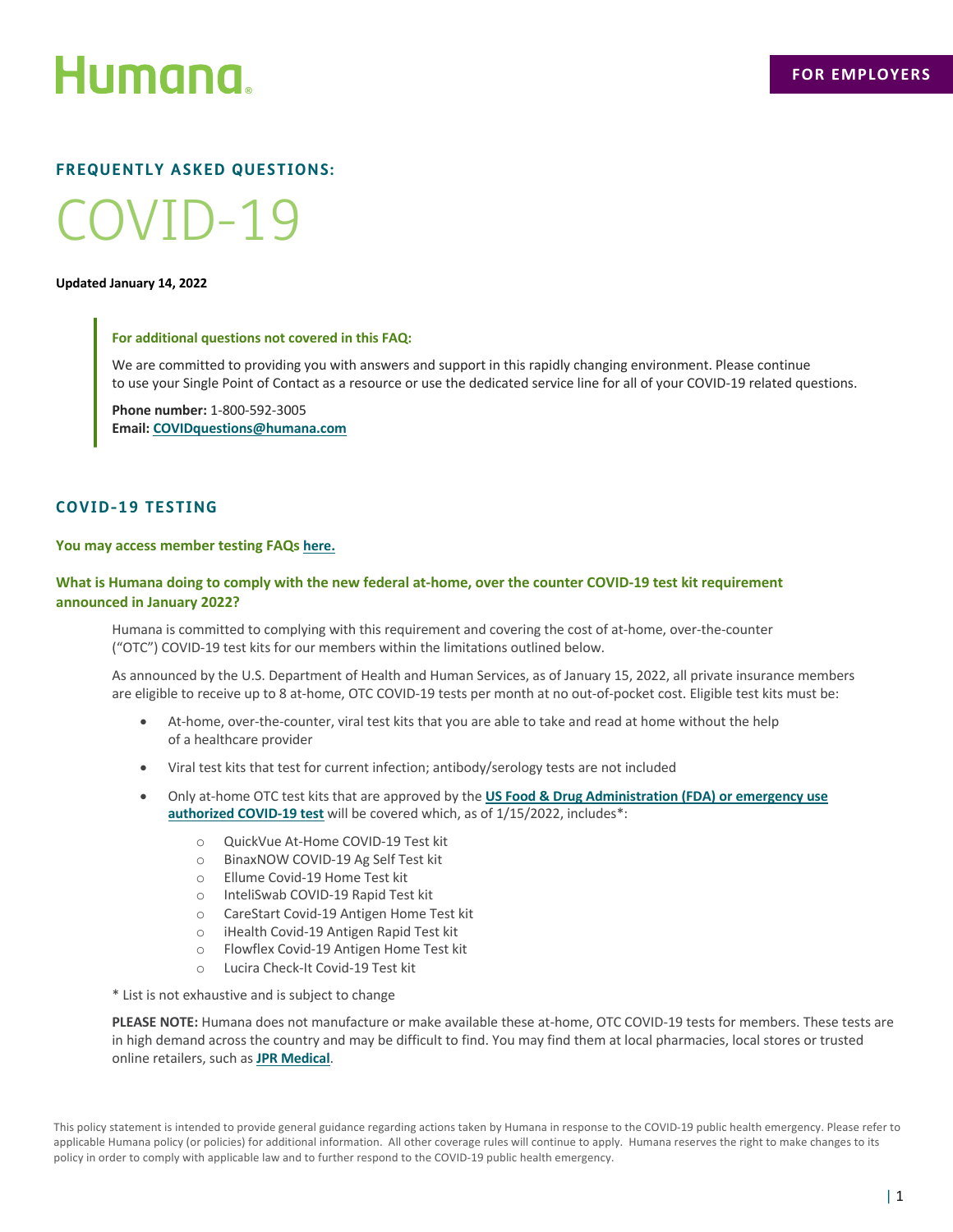Beginning January 15, 2022, commercial group members will have two options to get at-home, OTC COVID-19 test kits at no-cost: 1) Pay the full amount for the test up-front and get reimbursed, and 2) Have the pharmacy staff process the at-home OTC COVID-19 test kit as a claim and receive payment directly from Humana at no cost to you.

**OPTION 1:** Purchase and get reimbursed for at-home, over-the-counter test kits purchased on or after January 15, 2022:

- 1. Purchase your test kit and keep your itemized receipt
- 2. [Complete all information requested on the Health Benefits](https://apps.humana.com/Marketing/Documents.asp?q=cXxg3INYrceo9abvlmEMLw%3d%3d) Claim Form\*, which can be found here, **Health Benefits Claim Form, PDF**\* (opens in new window)
- 3. Mail the completed form with the original itemized receipt to the address on the back of your member ID card as soon as possible
- 4. It can take up to 30 days to process your claim, and the reimbursement will be sent as a check to the home address Humana has on file
- 5. Note that reimbursement will include the test kit only. No shipping fees will be covered by Humana.

\* Members in Puerto Rico, please use this claim form: **[English](https://www.humana.pr/wp-content/uploads/Hoja-de-reembolso-OTC-COVID_ENG_01-2022.pdf)** or **[Spanish](https://www.humana.pr/wp-content/uploads/Hoja-de-reembolso-OTC-COVID_SPA_01-2022.pdf)**

**OPTION 2:** Purchase at-home, over-the-counter test kits at a network pharmacy counter with your Humana ID card on or after January 15, 2022:

- 1. Take the kit(s) to the pharmacy counter for check-out
- 2. You will be asked to provide your Humana ID card
- 3. The pharmacy staff will process your purchase and receive payment directly from Humana. You will owe zero dollars for up to 8 test kits, per member, per month

**IMPORTANT NOTE:** This is a new process for the entire healthcare system. If the pharmacy is not prepared to process your test kit through your insurance, you will still have the option to pay for the test kits upfront, and follow the steps outlined in Option 1 above to receive reimbursement

**For additional information on the at-home OTC test kit requirement, please see the member testing FAQs [here](https://www.humana.com/coronavirus/coverage-faqs)**

## **Does Humana still cover the cost of tests ordered by a physician or other licensed healthcare professional?**

[Humana Commercial Group members will continue to be eligible for COVID-19 testing with no out-of-pocket costs when an](https://www.fda.gov/medical-devices/coronavirus-disease-2019-covid-19-emergency-use-authorizations-medical-devices/in-vitro-diagnostics-euas-molecular-diagnostic-tests-sars-cov-2#individual-molecular) **FDA approved or emergency use authorized COVID-19 test** (including at-home tests) has been ordered by a physician or other licensed healthcare professional because the member:

- has COVID-19 symptoms,
- has been exposed to someone with suspected or confirmed COVID-19, or
- requires pre-admission or pre-procedural testing in an asymptomatic individual.

Humana Commercial Group members may NOT be eligible for coverage of COVID-19 testing for any indications other than those listed above including, but not limited to, the following:

- Employment (e.g. pre-employment, return to work) or school purposes (e.g. return to school);
- Entertainment purposes (e.g. prior to a concert or sporting event);
- General population or public health screening;
- Physicals (executive or routine);
- Screening in a congregate setting;
- Sports participation; or
- Travel purposes.

# **Will Humana cover diagnostic testing required by employers for employees to return to work?**

Humana is following CDC guidelines for testing. Those who have symptoms consistent with COVID-19 infection or those without symptoms who may have been exposed to the virus would qualify for healthcare provider-ordered testing.

# **Will Humana cover COVID-19 antibody testing with no member cost sharing?**

Humana will cover medically necessary antibody testing that is ordered by a physician. Humana will **not** cover antibody testing for return to work or school or for general health check purposes, except as required by applicable law.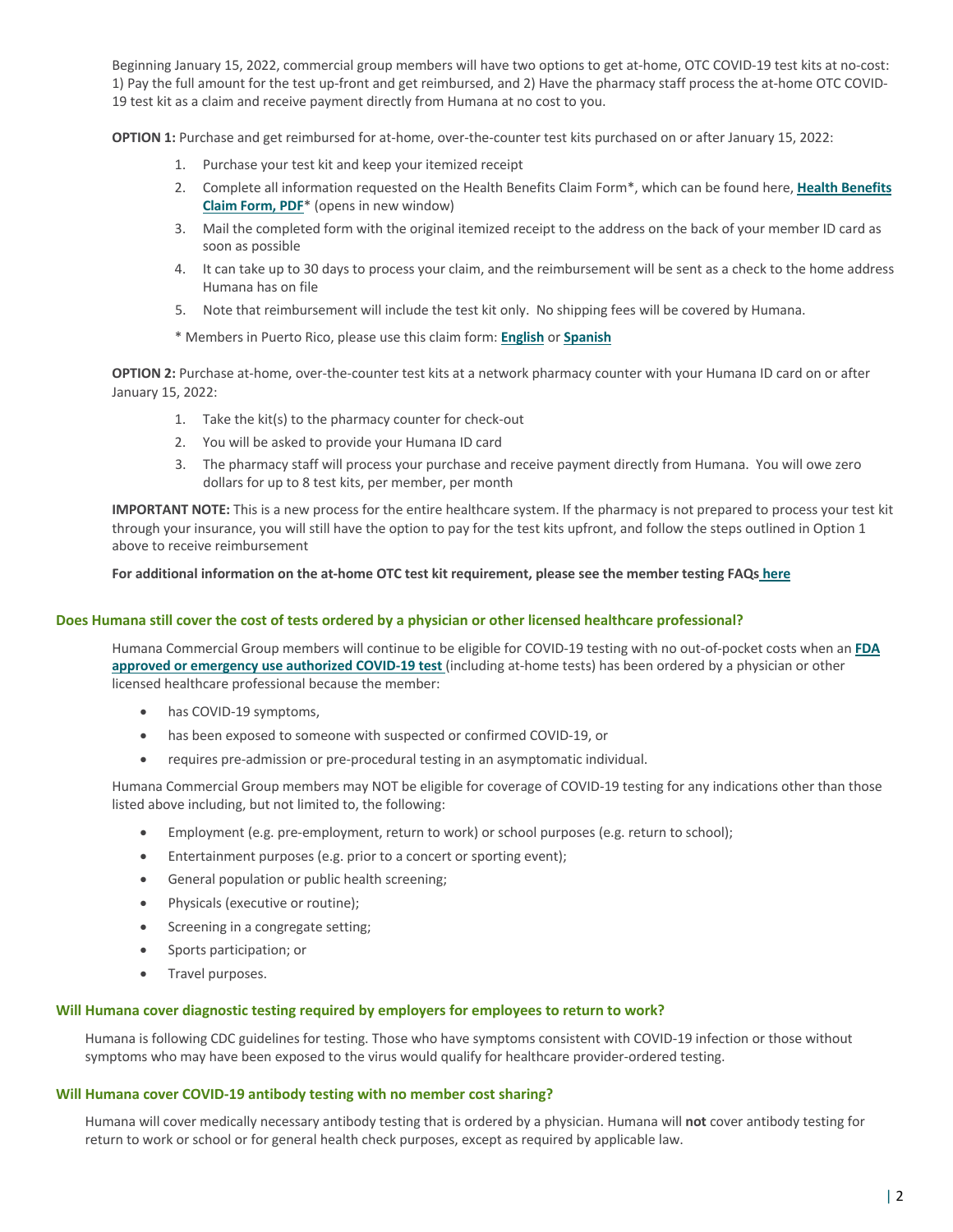# **Will Humana consider allowing clients to order a batch of rapid COVID-19 testing kits to keep onsite at manufacturing or other industries where working from home is not an option?**

No. Humana is unable to provide clients with a batch of rapid COVID-19 tests to keep onsite, as claims are tied to individuals, not groups.

# **COVID-19 VACCINES**

# **What you should know about the COVID-19 Vaccine**

Vaccines are an important tool to help communities fight the spread of COVID-19 and help people stay healthy. **We strongly encourage all Humana members to consider getting the COVID-19 vaccine when they are eligible.** Talk to your doctor about what is best for you.

It is critically important to continue following the advice of health professionals in order to minimize the chances of catching or spreading the disease. According to the CDC, wearing masks, practicing social distancing, and washing your hands remain the best protections against the virus.

Each of the three COVID-19 vaccines on the market have been proven to be safe and effective against protecting individuals from COVID-19.

COVID-19 vaccines are readily available in communities. Go to **[vaccines.gov](https://www.vaccines.gov/)**, text your ZIP code to 438829, or call 1-800-232-0233 to find locations near you.

## **Is there a vaccine for COVID-19?**

Yes. There are currently 3 FDA-authorized COVID-19 vaccines (Pfizer˚, Moderna˚ and Johnson & Johnson˚). Vaccines from Moderna and Johnson & Johnson have each received Emergency Use Authorization (EUA) in the U.S., meaning that they can be made available to the public during the pandemic.

The Pfizer COVID-19 vaccine received full-FDA approval on August 23, 2021, for all individuals 16 years of age and older. The Pfizer vaccine also continues to be available under EUA, including for individuals 5 through 15 years of age and for the administration of a third dose in certain immunocompromised individuals.<sup>1</sup>

On Thursday December 16th, the Centers for Disease Control and Prevention (CDC), released a statement withdrawing their recommendation of getting the single shot Johnson and Johnson vaccine. The recommendation states that the, "CDC is endorsing updated recommendations made by the Advisory Committee on Immunization Practices (ACIP) for the prevention of COVID-19, expressing a clinical preference for individuals to receive an mRNA COVID-19 vaccine over Johnson & Johnson's COVID-19 vaccine. ACIP's unanimous recommendation followed a robust discussion of the latest evidence on vaccine effectiveness, vaccine safety and rare adverse events, and consideration of the U.S. vaccine supply." **[Learn more about the CDC's decision.](https://www.nytimes.com/2021/12/17/health/cdc-johnson-vaccine-blood-clot.html)**

#### **SOURCE: (1) [CDC-Third Dose](https://www.cdc.gov/coronavirus/2019-ncov/vaccines/recommendations/immuno.html) (2) [CDC J&J Recommendation](https://www.nytimes.com/2021/12/17/health/cdc-johnson-vaccine-blood-clot.html)**

#### **How is it administered? How many doses will I need?**

The COVID-19 vaccines will be delivered via injection. Some will require 2 doses to maximize their effectiveness. The Pfizer vaccine requires 2 shots administered about 21 days apart. The Moderna vaccine requires 2 shots administered about 28 days apart. The Johnson & Johnson vaccine requires 1 shot.

Remember that you will not get maximum protection from just 1 dose of the Pfizer and Moderna vaccines. **It is critical that you schedule and receive the second dose in order to receive the most protection possible.**

**Important information around COVID-19 booster shots**: COVID-19 vaccine booster shots are now available for everyone ages 16 years and older. To determine your eligibility, check the **[CDC's web page on COVID-19 boosters](https://www.cdc.gov/coronavirus/2019-ncov/vaccines/booster-shot.html)** for the latest information.

#### **If someone has already tested positive for COVID-19 antibodies, is a COVID-19 vaccination necessary and why?**

Yes. Individuals who have tested positive for COVID-19 antibodies should still get the COVID-19 vaccine to prevent potential reinfection and safeguard against false-positive test results. A false-positive antibody test would lead an individual to believe they have COVID-19 antibodies when they, in fact, do not.

In cases where the antibody test is accurate, vaccination is still important because it is unknown how long the COVID-19 antibodies in a person's system may offer protection from the virus - and how high the antibody levels would need to be to offer that protection. Additionally, there have been some reports of people getting re-infected with the virus, which indicates that the natural immunity may wear off over time.<sup>1</sup>

#### **SOURCE: (1) [Hackensack Health](https://www.hackensackmeridianhealth.org/HealthU/2021/01/20/recovered-from-covid-19-why-you-still-need-a-vaccine/)**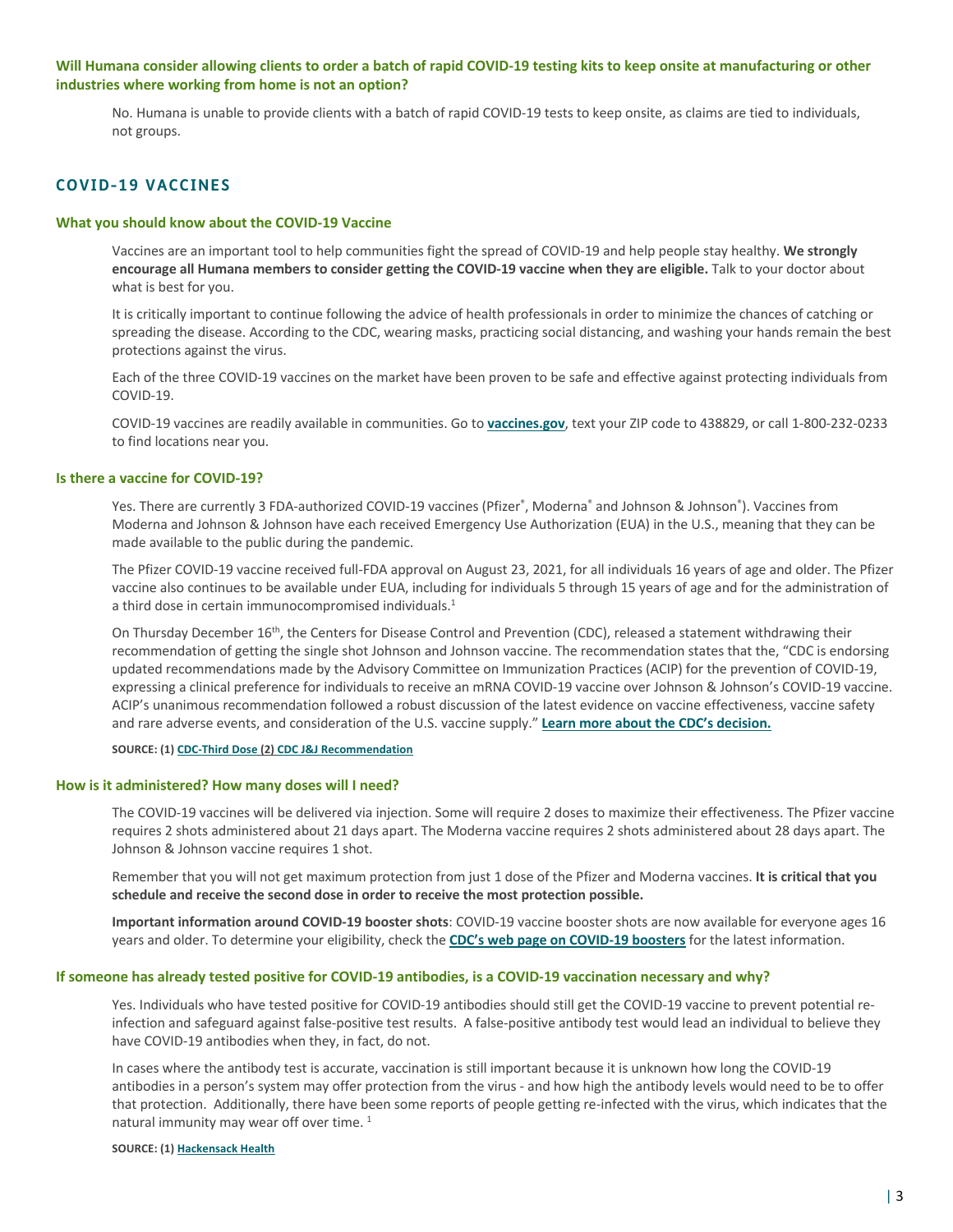#### **How long should someone wait to get vaccinated for COVID-19 if they've already had the COVID-19 virus?**

Individuals who have previously been infected with COVID-19 should still get the COVID-19 vaccine to prevent potential re-infection. The timing for vaccination should align with CDC-recommendations, which depend upon severity of the infection.

- In COVID-19 cases that are mild and do not require hospitalization, an individual should wait through the CDCrecommended isolation period before getting vaccinated. For most people, this means 10 days after symptom onset and resolution of fever for at least 24 hours, without the use of fever- reducing medications.
- For more severe COVID-19 infections that were treated with monoclonal antibodies or convalescent plasma, the CDC is recommending a 90 day wait, so that your immune system is recovered and ready.<sup>1</sup>

**SOURCE: (1) CDC**

#### **How long will the COVID-19 vaccine be effective? Will people have to receive the vaccine annually, similar to the flu?**

COVID-19 vaccinations are still being researched and it is too soon to know how long the existing vaccines will be effective and whether annual vaccines will be required. What is known is that, of those who have received the vaccine, protection from COVID-19 has lasted for at least 4 months.

**Important information around COVID-19 booster shots:** COVID-19 vaccine booster shots are now available for everyone ages 16 years and older. To determine your eligibility, check the **[CDC's web page on COVID-19 boosters](https://www.cdc.gov/coronavirus/2019-ncov/vaccines/booster-shot.html)** for the latest information.

#### **Once someone is fully vaccinated for COVID-19, does that person still need to take precautions such as mask wearing?**

Once fully vaccinated, you will still need to take precautions. The CDC has put out new recommendations for what you can do, and what protocols you should continue to observe after you've been fully vaccinated.

**[Click here to learn more](https://www.cdc.gov/coronavirus/2019-ncov/vaccines/fully-vaccinated.html)** from the CDC about when you've been fully vaccinated.

#### **Do the COVID-19 vaccines protect against variants (e.g., Delta or Omicron)?**

Yes. Vaccines are highly effective, including against the different variants.

The COVID-19 vaccines approved or authorized in the United States are highly effective at preventing severe disease and death, including against the Delta and Omicron variants. But they are not 100% effective, and some fully vaccinated people will become infected. For all people, the vaccine provides the best protection against serious illness and death.

**[Low vaccination coverage](https://covid.cdc.gov/covid-data-tracker/#vaccinations_vacc-total-admin-rate-total)** in many communities is driving the current rapid surge in cases involving COVID-19 variants, which also increases the chances that more variants could emerge.

Vaccination is the best way to protect yourself, your family and your community. High vaccination coverage will help to reduce spread of the virus and help prevent new variants from emerging.

**SOURCE: (1) [CDC Delta Variant](https://www.cdc.gov/coronavirus/2019-ncov/variants/delta-variant.html?s_cid=11504:cdc%20delta%20variant%20vaccine%20effectiveness:sem.ga:p:RG:GM:gen:PTN:FY21)**

# **VACCINE COVERAGE**

#### **Will I be able to get the vaccine at no charge to me?**

Yes. All FDA-authorized COVID-19 vaccines will be covered at no additional cost during the public health emergency. Coverage applies no matter where you get the vaccine —including at both in-network and out-of-network providers. It also covers instances in which two vaccine doses are required.

**How claims are processed:** The cost of the vaccine doses will be paid for by the federal government. Humana will cover any cost from vaccine providers for administering the vaccine, and there will be no cost-share for members.

Remember to bring your Humana Insurance member ID card when you get your vaccine in case the vaccine provider requests it.

#### **Can I choose which vaccine I want to get? Is one vaccine better than another?**

All vaccines that are out on the market and approved for use have been rigorously reviewed for both efficacy and safety. Studies show that COVID-19 vaccines are effective at keeping you from getting COVID-19. Getting a COVID-19 vaccine will also help keep you from getting seriously ill even if you do get COVID-19.1

All COVID-19 vaccines that have been approved by the FDA or authorized under the EUA are **[safe](https://www.cdc.gov/coronavirus/2019-ncov/vaccines/safety/safety-of-vaccines.html)** and **[effective](https://www.cdc.gov/coronavirus/2019-ncov/vaccines/effectiveness.html)**.

Given the impressive safety and effectiveness of all the available COVID-19 vaccines, it is most prudent to receive any one of the available approved vaccines at your earliest opportunity. Widespread vaccination is a critical tool to help stop the pandemic.<sup>2</sup>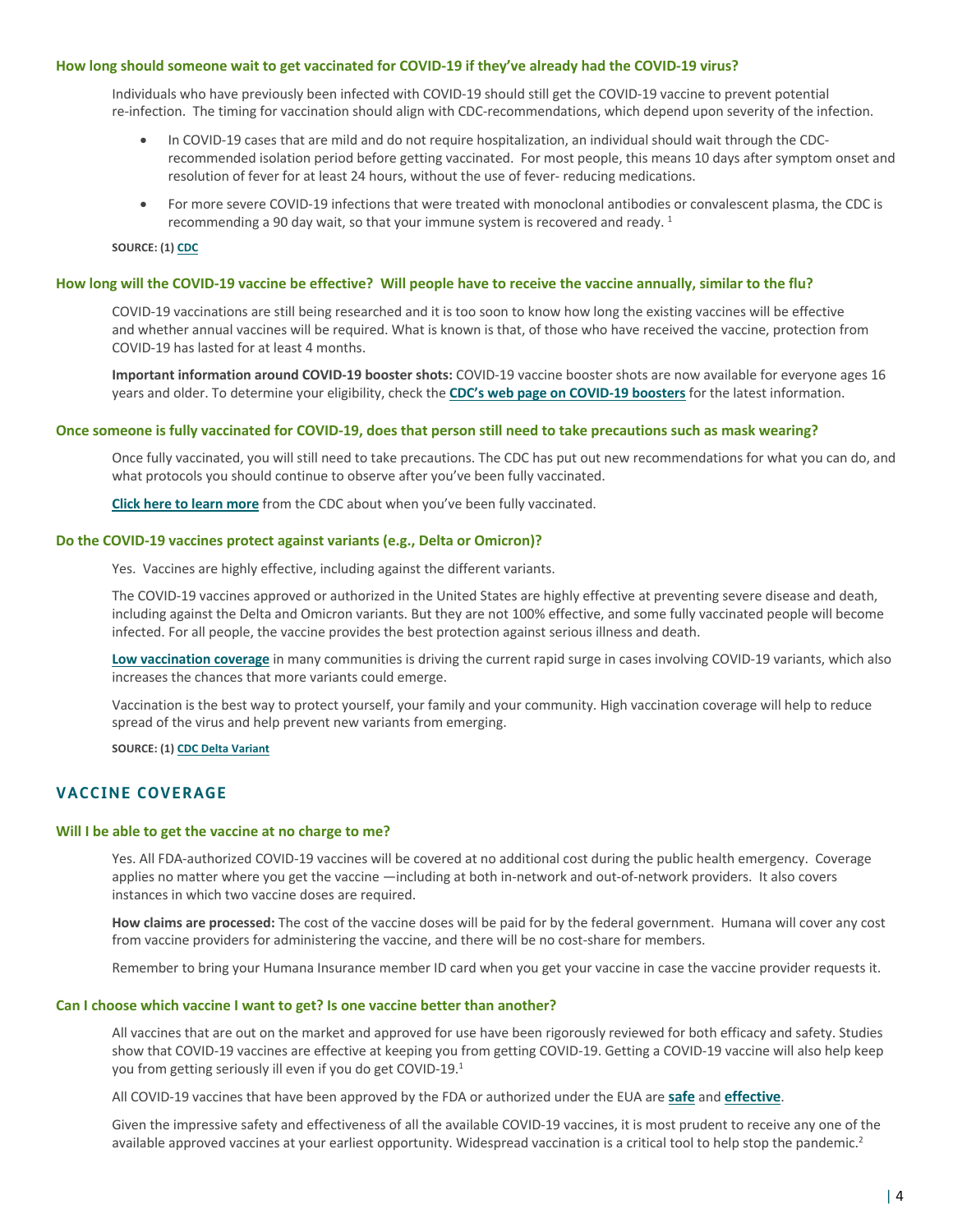On Thursday December 16th, the Centers for Disease Control and Prevention (CDC), released a statement withdrawing their recommendation of getting the single shot Johnson and Johnson vaccine. The recommendation states that the "CDC is endorsing updated recommendations made by the Advisory Committee on Immunization Practices (ACIP) for the prevention of COVID-19, expressing a clinical preference for individuals to receive an mRNA COVID-19 vaccine over Johnson & Johnson's COVID-19 vaccine. ACIP's unanimous recommendation followed a robust discussion of the latest evidence on vaccine effectiveness, vaccine safety and rare adverse events, and consideration of the U.S. vaccine supply." **[Learn more about the CDC's decision.](https://www.nytimes.com/2021/12/17/health/cdc-johnson-vaccine-blood-clot.html)**

If you have a preference of one type of vaccine over another, you can find COVID-19 vaccines by going to **[vaccines.gov](https://www.vaccines.gov/)**, text your ZIP code to 438829, or call 1-800-232-0233 to find locations near you.

SOURCE: (1) **[CDC Key Things](https://www.cdc.gov/coronavirus/2019-ncov/vaccines/keythingstoknow.html)** (2) **[CDC FAQ](https://www.cdc.gov/coronavirus/2019-ncov/vaccines/faq.html)**

## **If there is a negative or allergic reaction to the vaccine, will the costs associated with that treatment be covered?**

No, costs associated with treatment for an allergic reaction to the COVID-19 vaccine will not be waived. In this instance, standard benefits and cost-share applies.

## **Will the vaccine administration fee have to be paid for by the claims fund for ASO groups?**

Yes. The claims for COVID testing and vaccine administration will be deducted from an ASO group's claims fund.

#### **What if I was charged for my vaccine and need to be reimbursed?**

Vaccine doses purchased with U.S. taxpayer dollars will be given to the American people at no cost. However, vaccination providers may charge an administration fee for giving someone the shots. If you've been vaccinated and you received a bill either for the vaccine itself or for its administration - you can file for reimbursement directly from Humana.

Note that there are separate claim forms for the Pfizer and the Moderna vaccines.

- 1. Complete all information requested on the appropriate Health Benefits Claim Form below:
	- **[COVAX\\_Claim\\_Form\\_Moderna](https://docushare-web.apps.cf.humana.com/Marketing/docushare-app?file=4274790)**
	- **[COVAX\\_Claim\\_Form\\_Pfizer](https://docushare-web.apps.cf.humana.com/Marketing/docushare-app?file=4274803)**
- 2. Enclose the original itemized bill(s) you paid.
- 3. Mail the completed form with the original itemized bill(s) to the address on the back of your Humana member ID card.

Please note it can take up to 30 days to process the claim, and the reimbursement will be sent as a check to the home address we have on file for you

## **Is Humana going to adjust renewals to accommodate for the impact the COVID-19 vaccine might have on claims?**

Every year we evaluate a number of inputs to determine renewal adjustments. The vaccine and any related expenses will all be included in our standard evaluation that informs annual renewal adjustments.

# **Vaccine eligibility & distribution**

## **When will I be able to get the vaccine?**

It's important to note that states are developing their own prioritization plans based on the CDC's recommendations, so eligible groups may vary somewhat from state to state.

Visit our coronavirus home page to **[find specific information for your state or territory](https://www.humana.com/coronavirus)**.

## **Where will I be able to get the vaccine?**

Vaccine supply has increased rapidly and securing appointments for vaccinations is less challenging. There are several places to look to receive the vaccine.

- Visit **[Vaccines.gov](https://www.vaccines.gov/)** to find vaccination providers near you. In some states, information may be limited while more [vaccination providers and pharmacies are being added. Learn more about](https://www.cdc.gov/vaccines/covid-19/reporting/vaccinefinder/about.html) **COVID-19 vaccination locations on Vaccines.gov.**
- Text your **ZIP code** to **438829** or call **800-232-0233** to find vaccine locations near you.
- Check your local pharmacy's website to see if vaccination appointments are available. Find out which pharmacies are participating in the Federal Retail Pharmacy Program.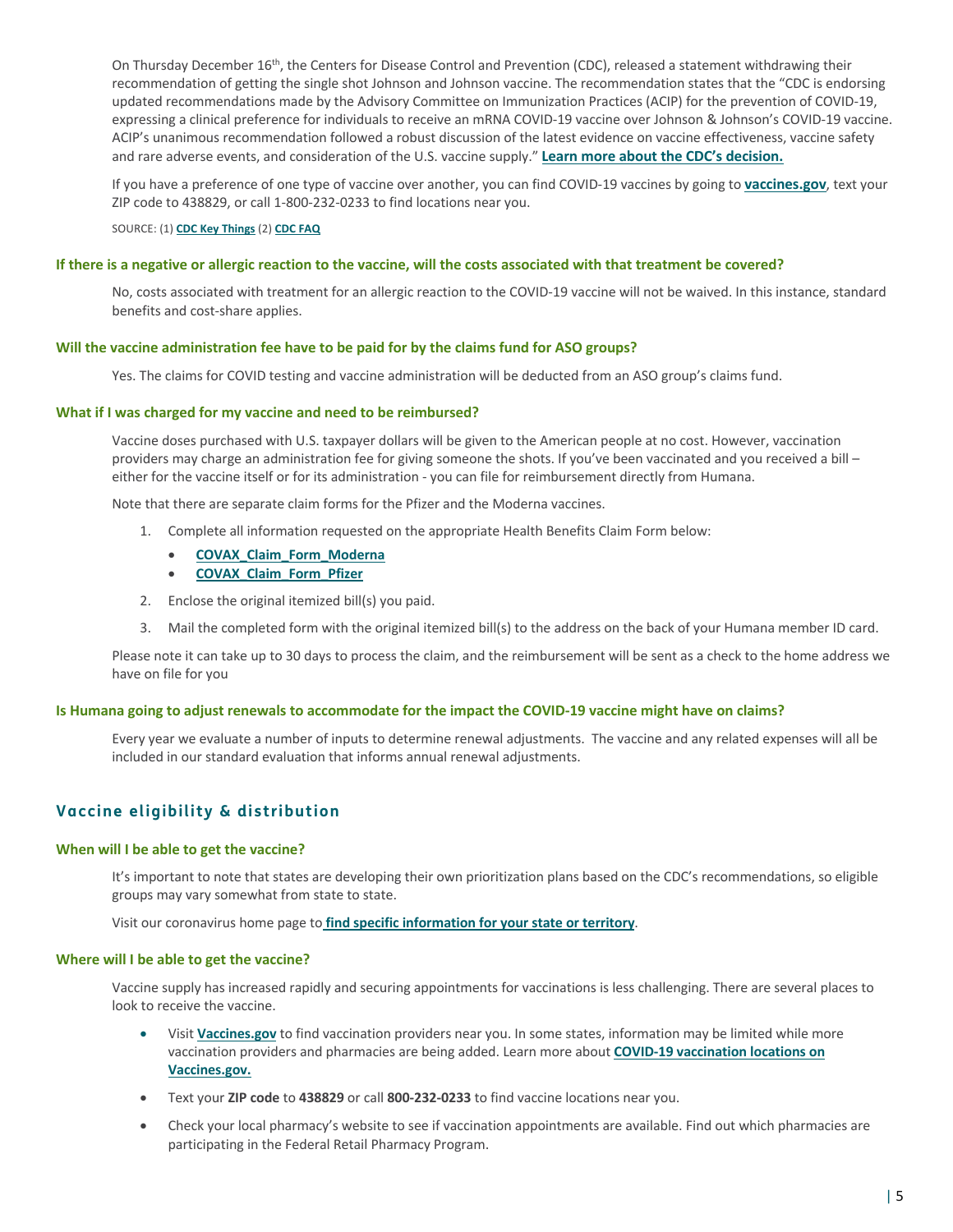- Contact your state health department to find additional vaccination locations in the area.
- Check your local news outlets. They may have information on how to get a vaccination appointment.

# For more information, visit **[How Do I Get a COVID-19 Vaccine | CDC](https://www.cdc.gov/coronavirus/2019-ncov/vaccines/How-Do-I-Get-a-COVID-19-Vaccine.html)**

**Remember to bring a government-issued ID with you when you get your vaccination**. Because age is an important criterion for eligibility in most states, many vaccine providers are requiring a government-issued ID showing date of birth as proof of age.

**Remember to bring your Humana Insurance member ID card** when you get your vaccine in case the vaccine provider requests it.

Wherever you get the vaccine, it is important to confirm the source is safe and reputable to avoid becoming a victim of fraud. A recent warning from the FBI provides information on potential indicators of COVID-19 vaccine related fraud and tips on how to avoid it. You can find a **[link to the FBI warning here](https://www.fbi.gov/news/pressrel/press-releases/federal-agencies-warn-of-emerging-fraud-schemes-related-to-covid-19-vaccines)**.

If you are a victim of a scam or attempted fraud involving COVID-19, you can:

- File a complaint with the National Center for Disaster Fraud, opens new window or call their hotline at 866-720-5721
- Report it to the FBI's **[Internet Crime Complaint Center](https://www.ic3.gov/default.aspx)**
- Contact your local FBI field office or submit a tip online at **[tips.fbi.gov](https://tips.fbi.gov/)**

## **What if a member waives the initial offer to get the vaccine and reconsiders. What is the process to get "back in line"?**

Members will not be penalized for passing on their first opportunity to receive the vaccine. Upon reconsideration, the member should use the same state and local resources they used to sign up originally to get back on the appropriate lists.

#### **Will Humana be able to coordinate on-site workplace vaccine distribution, similar to the coordination of on-site flu shots?**

The COVID-19 vaccination landscape is evolving quickly and we are committed to providing as much support to our clients and members as possible. Depending on your company's needs, Humana can help to provide educational materials, dedicated vaccine events at local retailers or on-site vaccination events. Contact your SPOC to inquire about how Humana can assist in educating and vaccinating your workforce.

# **VACCINE SAFETY**

# **Are the COVID-19 vaccines safe and effective?**

Yes. In order to receive Emergency Use Authorization from the FDA, vaccines must pass rigorous safety and efficacy trials. According to the CDC, clinical trials of all vaccines must first show they are safe and effective before any vaccine can be authorized or approved for use, including COVID-19 vaccines.

Per the CDC, "The U.S. vaccine safety system ensures that all vaccines are as safe as possible." Learn how federal partners are working together to **[ensure the safety of COVID-19 vaccines.](https://www.cdc.gov/coronavirus/2019-ncov/vaccines/safety.html)**

**Note:** that the CDC and FDA released a statement on the Johnson & Johnson COVID-19 vaccine stating that, "women younger than 50 years old should be aware of the rare risk of blood clots with low platelets after vaccination, and that other COVID-19 vaccines are available where this risk has not been seen." If you received a Johnson & Johnson vaccine, here is what you need to know.

On Thursday, December 16th, the Centers for Disease Control and Prevention (CDC), released a statement withdrawing their recommendation of getting the single shot Johnson and Johnson vaccine. The recommendation states that the "CDC is endorsing updated recommendations made by the Advisory Committee on Immunization Practices (ACIP) for the prevention of COVID-19, expressing a clinical preference for individuals to receive an mRNA COVID-19 vaccine over Johnson & Johnson's COVID-19 vaccine. ACIP's unanimous recommendation followed a robust discussion of the latest evidence on vaccine effectiveness, vaccine safety and rare adverse events, and consideration of the U.S. vaccine supply." **[Learn more about the CDC's decision.](https://www.nytimes.com/2021/12/17/health/cdc-johnson-vaccine-blood-clot.html)**

**Note:** The Pfizer COVID-19 vaccine received FDA approval on August 23, 2021, for all individuals 16 years of age and older. The vaccine also continues to be available under EUA, including for individuals 5 through 15 years of age and for the administration of a third dose in certain immunocompromised individuals.

#### **[Learn more about the different COVID-19 vaccines](https://www.cdc.gov/coronavirus/2019-ncov/vaccines/different-vaccines.html).**

**[Read more from the CDC about the benefits of getting the COVID-19 vaccine.](https://www.cdc.gov/coronavirus/2019-ncov/vaccines/vaccine-benefits.html)**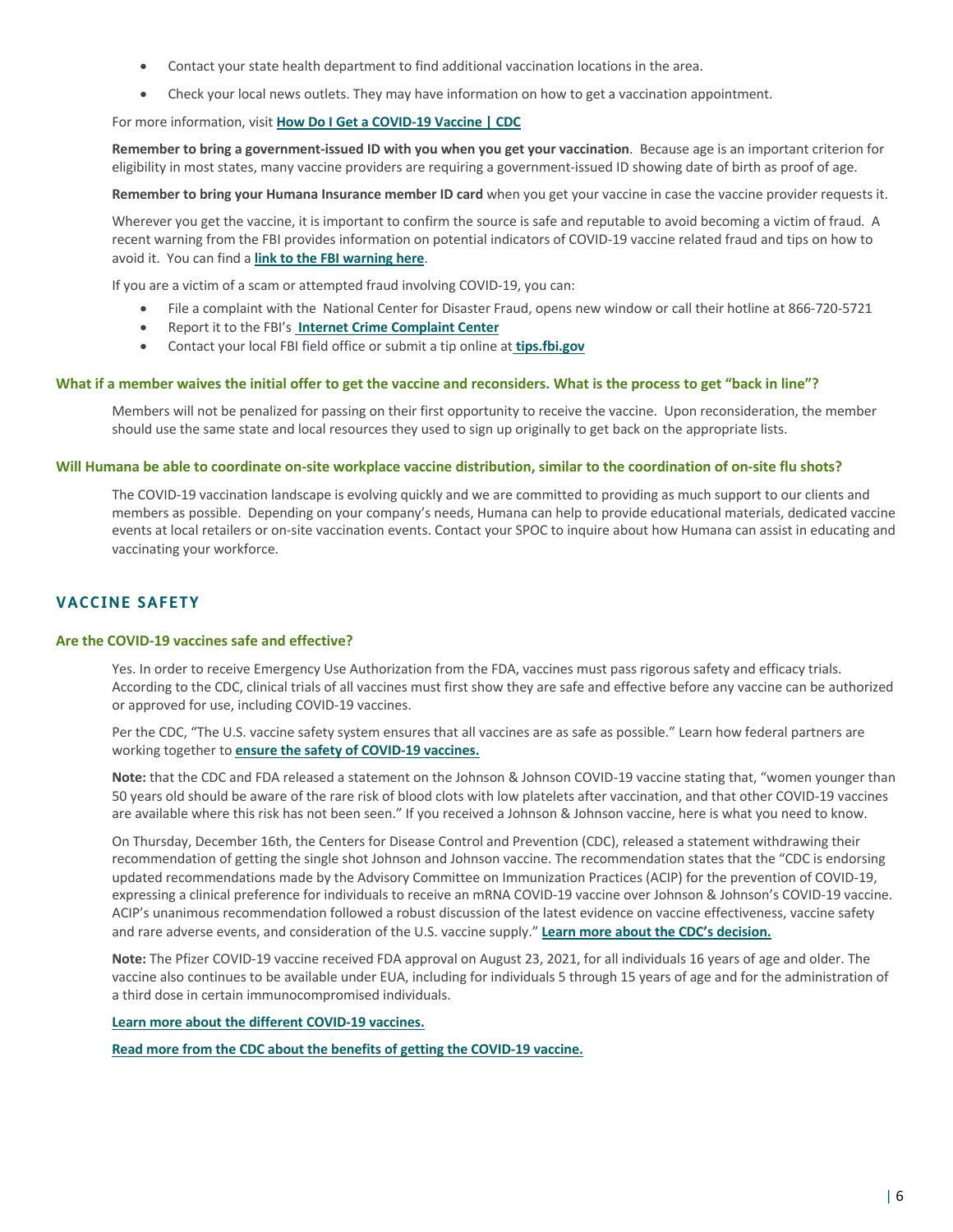#### **Are there any side effects?**

It is possible that you will experience some side effects after receiving the COVID-19 vaccine. According to the CDC, "After COVID-19 vaccination, you may have some side effects. This is a normal sign that your body is building protection". Common vaccine side effects highlighted by the CDC range from pain at the injection site to flu-like symptoms. For more information from the CDC on dealing with these symptoms and when to call the doctor, visit **https://www.cdc.gov/coronavirus/2019 ncov/vaccines/expect/after.html**

There have been extremely rare incidents of significant allergic reactions reported. The CDC is working with vaccine providers to [put safeguards in place for dealing with severe allergic reactions.](https://www.cdc.gov/coronavirus/2019-ncov/vaccines/safety/allergic-reaction.html) **Learn more about COVID-19 vaccines and severe allergic reaction here**

After receiving the vaccine, consider signing up for **V-safe** from the CDC. "V-safe is a smartphone-based tool that uses text messaging and web surveys to provide personalized health check-ins after you receive a COVID-19 vaccination. Through **v-safe**, you can quickly tell CDC if you have any side effects after getting the COVID-19 vaccine. Depending on your answers, someone from CDC may call to check on you and get more information. And **v-safe** will remind you to get your second COVID-19 vaccine dose if you need one." **[Learn more about V-safe here.](https://www.cdc.gov/coronavirus/2019-ncov/vaccines/safety/vsafe.html)**

## **How can a person identify whether they might have an allergic reaction to the COVID-19 vaccine?**

An allergy, particularly a severe one, is extremely rare (~0.001%) for both the Moderna and Pfizer COVID-19 vaccines. If a person has an allergic reaction to the first vaccine dose, the second dose should not be administered. If someone has a history of allergic reaction to other vaccines, they should consult their doctor to determine if the COVID-19 vaccine is recommended. The specific component that people have had allergic reactions to are polyethylene glycol (PEG). Anyone with a history of allergy to PEG or polysorbate should not get either of the two vaccines currently on the market. These recommendations may change as new vaccines made with different components become approved for use. Safeguards are in place at injection sites for vaccine recipients to be monitored for at least 15 minutes after injection, as most severe allergic reactions will be seen within that time  $frame.<sup>1</sup>$ 

It is also important to note that an allergy is not the same thing as a side effect. The side effects of the vaccine are fairly common and include pain and redness at the injection site, or fatigue, fever, and muscle aches for a couple of days after receiving the vaccine. These signs actually represent an immune response mounting up which is exactly what the vaccine is designed to do and should not be misconstrued as an allergic reaction.2 **SOURCES: (1) [MMWR](https://www.cdc.gov/mmwr/volumes/70/wr/mm7002e1.htm)**, **(2) [CDC](https://www.cdc.gov/coronavirus/2019-ncov/vaccines/safety/allergic-reaction.html)**

#### **What if I am high risk or have a special medical condition?**

If you have concerns due to your health status or a specific medical condition, consult with your doctor about whether the vaccine is appropriate for you, and the safest way to get it.

If you have an underlying or chronic medical condition, make sure you are in communication with your doctor during this pandemic. Getting these conditions well-managed, by staying on top of your preventative and regular medical care, will help to manage your health risk during this pandemic. This is one of the best ways to protect yourself while awaiting the availability of the vaccine.

#### **Is it safe to get the COVID-19 vaccine at the same time as the flu or other vaccines?**

Individuals should not get the COVID-19 vaccine at the same time as any other vaccinations. The CDC recommends that the COVID-19 vaccine be administered at least 14 days before or after any other vaccine.

For example, after getting the COVID-19 vaccine, one should wait at least 14 days before getting any other vaccine, including for the flu or shingles. Similarly, if another vaccination is administered first, one should wait at least 14 days before getting the COVID-19 vaccine. 1

**SOURCE: (1) [CDC](https://www.cdc.gov/coronavirus/2019-ncov/vaccines/safety/allergic-reaction.html)**

# **COVID-19 TREATMENT**

#### **Is Humana still waiving all member costs for treatment related to COVID-19?**

No. Effective January 1, 2021, Commercial group members' standard benefits and cost-sharing will apply for COVID-19 treatment, including labs, hospitalizations, etc.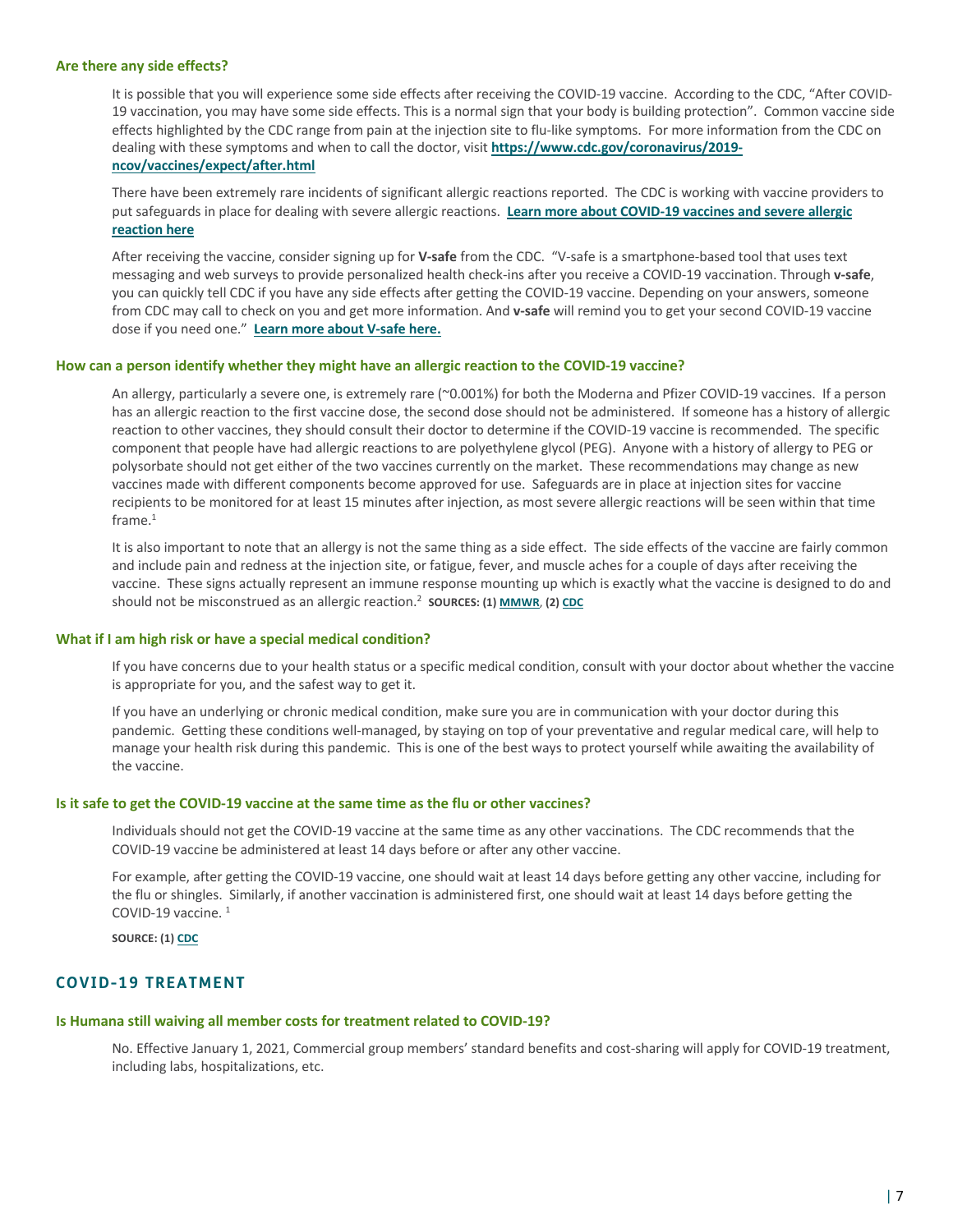#### **Regarding COVID-19 treatment, what medications will Humana cover?**

Humana intends to cover FDA-approved medications when prescribed according to FDA-approved clinical indications**.** This includes Veklury® (remdesivir), which has been approved by the FDA for the treatment of patients with COVID-19 requiring hospitalization. If a member is prescribed non-FDA-approved medications for the treatment of COVID-19, he or she will be responsible for any cost sharing required per the plan design.

# **The American Rescue Plan Act (ARPA)**

## **COBRA & State Continuation (mini-COBRA)**

#### **What is the COBRA subsidy outlined in ARPA?**

ARPA ARPA's mandatory federally funded COBRA subsidy provision requires insurers and employers to provide "assistance eligible individuals" (AEI) with a 100% subsidy for premiums otherwise owned for COBRA coverage during the period from April 1, 2021 to September 30, 2021. The party who makes the premium payment is eligible for the federal tax credit.

#### **Which employers need to provide the subsidy?**

ARPA Employers subject to COBRA continuation requirements must provide the subsidy to assistance eligible individuals. COBRA generally applies to all private sector group health plans maintained by employers with at least twenty employees. Several states have mini-COBRA laws that apply to employers that do not meet the twenty-employee threshold.

## **What plans are subject to the subsidy?**

The COBRA subsidy is applicable to both fully insured and self-insured plans. The subsidy applies to COBRA coverage under medical, dental and vision plans, but not health flexible spending accounts.

#### **Who is responsible for making the COBRA and mini-COBRA premium payments—the former employer or the insurer?**

Premium payment responsibility and tax credit eligibility is based on the type of coverage.

**COBRA:** Humana will bill the Employer Group for the COBRA premium. The former employer is responsible for the subsidized premium payments, which will qualify the employer to receive the tax credit.

**State Continuation (mini-COBRA):** Humana will not bill the Employer Group for the State Continuation (mini-COBRA) premium. The insurer is responsible for the subsidized premium payments, which will qualify the insurer to receive the tax credit. A process is being established to support this subsidy and will be communicated to the employer group and/or member as soon as possible.

When enrolling an individual in COBRA, we are currently required to enter the effective date as the 1<sup>st</sup> of the month following the **termination. Under the American Rescue Plan Act (ARPA), it appears that employees can elect COBRA effective April 1, 2021, to take advantage of the subsidy, regardless of when their coverage terminated. Will Humana's online portal allow April 1, 2021 enrollment, even if an employee's coverage termed prior to March 31, 2021?**

ARPA does not alter the COBRA guidelines for timely enrollment.

**Example:** If an employee termed effective February 28, 2021, their COBRA effective date would be March 1, 2021. The election for coverage in March 2021 will still be in the Outbreak Period and the employee will not be required to make a final decision on this until the end of the Outbreak Period, or one year from their standard election deadline, if earlier.

#### **Will the subsidy apply retroactively, for individuals who enrolled in COBRA coverage between March 1, 2020 and March 31, 2021?**

The subsidy and/or tax credit applies beginning April 1, 2021 and cannot be applied retroactively. As long as the individual is active and is still within their COBRA coverage eligibility period, the Employer Group should qualify for the tax credit beginning on April 1, 2021.

#### **Can a member still enroll if they previously declined COBRA coverage?**

Yes. As long as the member is still within their COBRA eligibility period, the member can still enroll in COBRA coverage to be effective on April 1, 2021. The expiration date of COBRA coverage is calculated based on the original termination date. The subsidy would begin on April 1, 2021 and end on September 30, 2021, or at the end of their COBRA eligibility, whichever comes first.

If the individual newly elects COBRA coverage the individual is entitled to the COBRA subsidy beginning April 1, 2021, without having to elect and pay for COBRA coverage retroactively for any months prior to the Subsidy Period.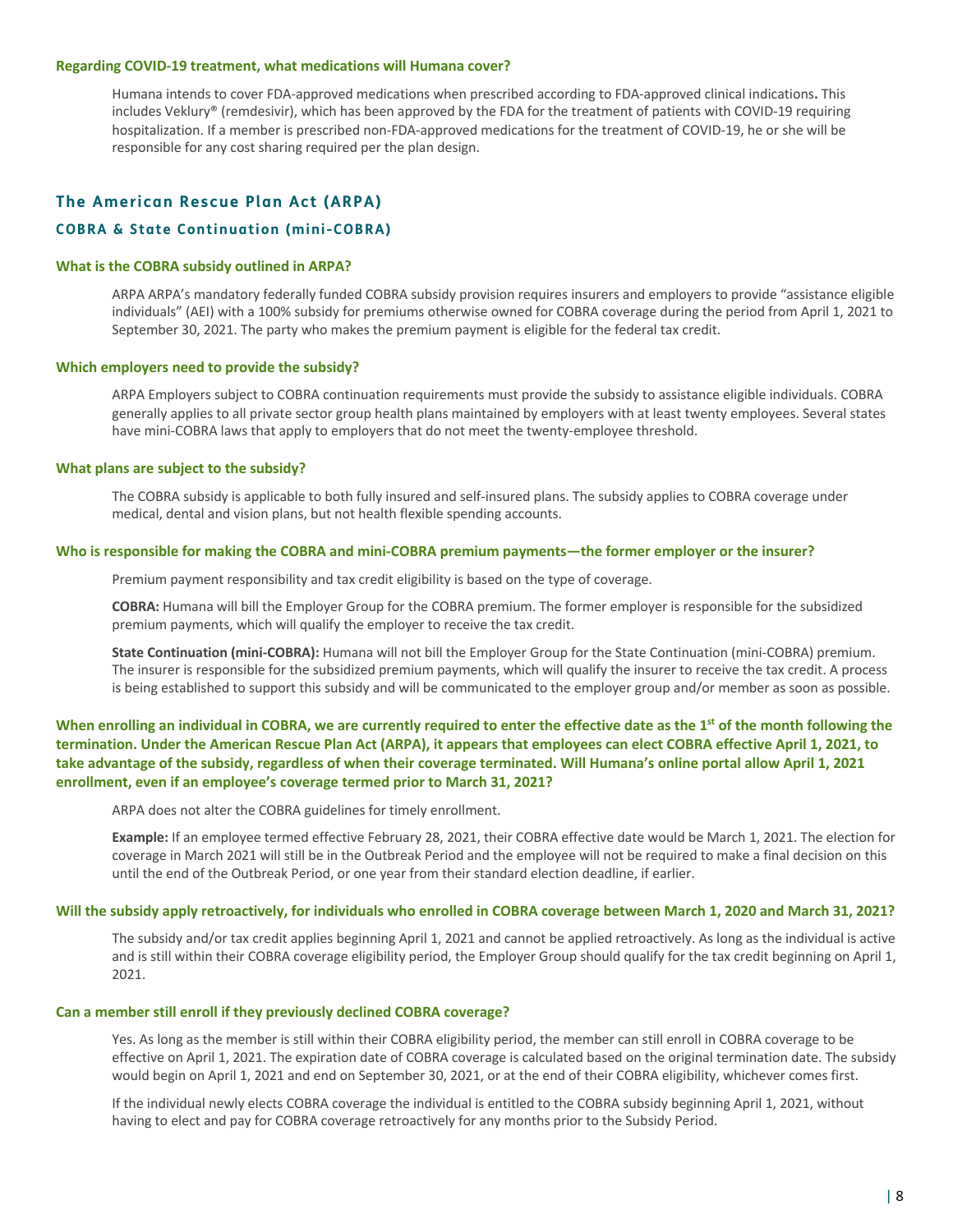#### **When does the subsidized premium expire?**

The subsidy will continue until the COBRA maximum coverage period expires, the COBRA participant becomes eligible for another group health plan or Medicare, or on September 30, 2021, whichever comes first.

## **Is the 18 months of COBRA eligibility based on the member's original termination date or on the April 1, 2021 effective date?**

The 18 months of COBRA eligibility is based on the member's original termination date from their employer group plan.

## **Does ARPA change the State Continuation eligibility for LFP groups with less than twenty employees?**

No. The members associated with LFP groups with less than twenty employees are not eligible for State Continuation or COBRA coverage. These members may qualify for subsidies being offered for the Marketplace plans.

# **Coverage questions: Eligibility**

#### **If a significant number of employees are laid-off today, how long will the employees have coverage?**

If premiums have been paid for the full month, the employee coverage will continue for the entire month.

# **Will employees who are laid off temporarily as a result of the COVID-19 pandemic be allowed to rejoin the fully insured plan without a waiting period when they return to work?**

Yes. Humana will waive the waiting period for employees who are laid off temporarily as a result of COVID-19. However, new hires will still be subject to standard waiting periods.

# **Coverage questions: Billing**

#### **Will my rates/premium be subject to change if enrollment drops by more than 10% as a result of the COVID-19 pandemic?**

No. If the loss of enrollment is a result of COVID-19, your rates and premiums will not be adjusted until your next renewal date.

#### **Will Humana allow premium payment flexibility?**

Yes. Humana will continue to offer a 30-day grace period for premium payments. In accordance with state requirements, additional premium payment flexibility may be available to employers facing financial hardship. If this is the case for your business or you are uncertain if you meet the requirements, call Humana at 1-800-592-3005 with any questions.

#### **Will Humana allow groups to delay their open enrollment beyond their normal renewal date timing?**

Yes. To account for the significant disruption caused by the COVID-19 pandemic, Humana will continue to allow employers an additional 30 days from their effective date to complete open enrollment activities.

# **Coverage questions: Telemedicine**

#### **Is Humana waiving member cost-share for telemedicine visits?**

Consistent with the timeline and extensions that have been previously communicated to employers and members, the expanded Doctor on Demand (DOD) coverage Humana offered throughout the pandemic crisis at \$0 cost share ends on June 30, 2021. Effective July 1, 2021, normal benefits and member cost share will apply to all DOD visits.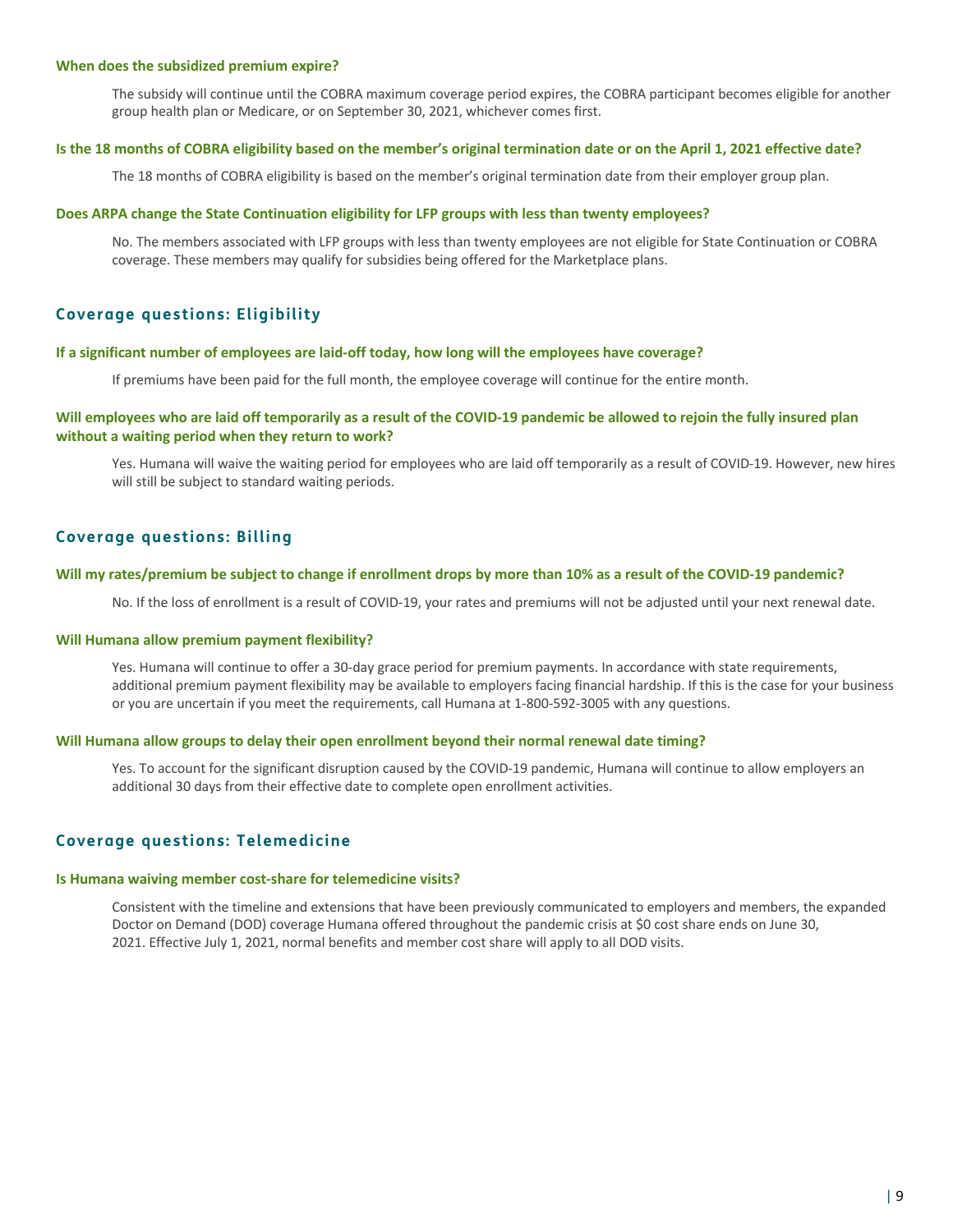# **Coverage questions: Specialty**

# **Dental – General**

## **What is Humana's direction on Teledentistry?**

We are following the ADA's suggested guidance in processing teledentistry claims, as outlined below.

- Humana will allow benefits for teledentistry consultation for limited and problem-focused evaluation and re-evaluation.
- Physician consultations via teledentistry will be covered.
- Frequency limits will be waived, so that these covered evaluations do not count toward members' annual frequency limitations.

#### **Vision - General**

#### **Can Humana members still use their vision benefits?**

Yes. Humana is committed to maintaining service and helping members manage their health through these challenging times. Humana will follow all COVID-19 guidance and protocols provided by the Centers for Disease Control and Prevention (CDC), and state and local public health departments. We recommend members follow CDC guidelines regarding routine eye exams

#### **Can vision members use their benefits online?**

Yes. Vision members have multiple options to order prescription eyewear and contact lenses online using their benefits. Online sites will require a valid prescription. Importantly, members may not need to visit a vision provider in person to be able to use their vision benefits online. To help support vision health in light of COVID-19, many states are allowing extensions on prescription expiration dates.

Members should contact their vision provider to determine their prescription status. Online, in-network options include: **[Glasses.com](https://www.glasses.com/?utm_source=eyemed.com-website&utm_medium=corona-virus&utm_campaign=client-faqs&utm_term=body&utm_content=glasses.com)**, **[ContactsDirect](https://www.contactsdirect.com/?utm_source=eyemed.com-website&utm_medium=corona-virus&utm_campaign=client-faqs&utm_term=body&utm_content=contactsdirect)**, **[Ray-Ban.com](https://www.ray-ban.com/?utm_source=eyemed.com-website&utm_medium=corona-virus&utm_campaign=client-faqs&utm_term=body&utm_content=ray-ban.com)**, **[LensCrafters.com](https://www.lenscrafters.com/?utm_source=eyemed.com-website&utm_medium=corona-virus&utm_campaign=client-faqs&utm_term=body&utm_content=lenscrafters.com)**, and **[TargetOptical.com](https://www.targetoptical.com/?utm_source=eyemed.com-website&utm_medium=corona-virus&utm_campaign=client-faqs&utm_term=body&utm_content=targetoptical.com)**. Under the circumstances, many of these online providers are offering free, expedited shipping and no-cost returns for extra convenience.

# **Coverage question: Go365**

#### **How will Humana's Go365 Wellness Engagement Incentive and Points be impacted?**

Humana has modified requirements to receive the Go365 Wellness Engagement Incentive (WEI) and is exploring alternative pointearning activities. For renewal groups with plan years ending April 2020 through March 2021 whose engagement levels were negatively impacted, Humana will recognize the greatest of prior year Go365 Reward Status, prior year Go365 Earned Status or Current Year Go365 Earned Status as the basis for the WEI. Go365 has introduced a variety of alternative earning options and continues to add safe alternatives for members to earn Go365 points and reach status—including support for stress and anxiety management, virtual group support and remote exercising.

# **Return to Work**

### **We are bringing employees back to work. What is the process?**

If you did not request a member termination, you do not need to take any action when they return to work (RTW). Coverage will remain in place until changes are reported by the group. However, if you need to rehire/reinstate, please use the following methods:

#### **Submission Options:**

- Written correspondence (letter, fax, etc.)
- Enrollment form
- General Spreadsheet (can be used for 1-25 rehire reinstatements)
- 1xSS (can be used for 26+ rehire reinstatements)

# **External Submission Methods:**

- Fax (866-584-9140)
- Secure email through Humana.com portal
- Mobile app (for agent use only)